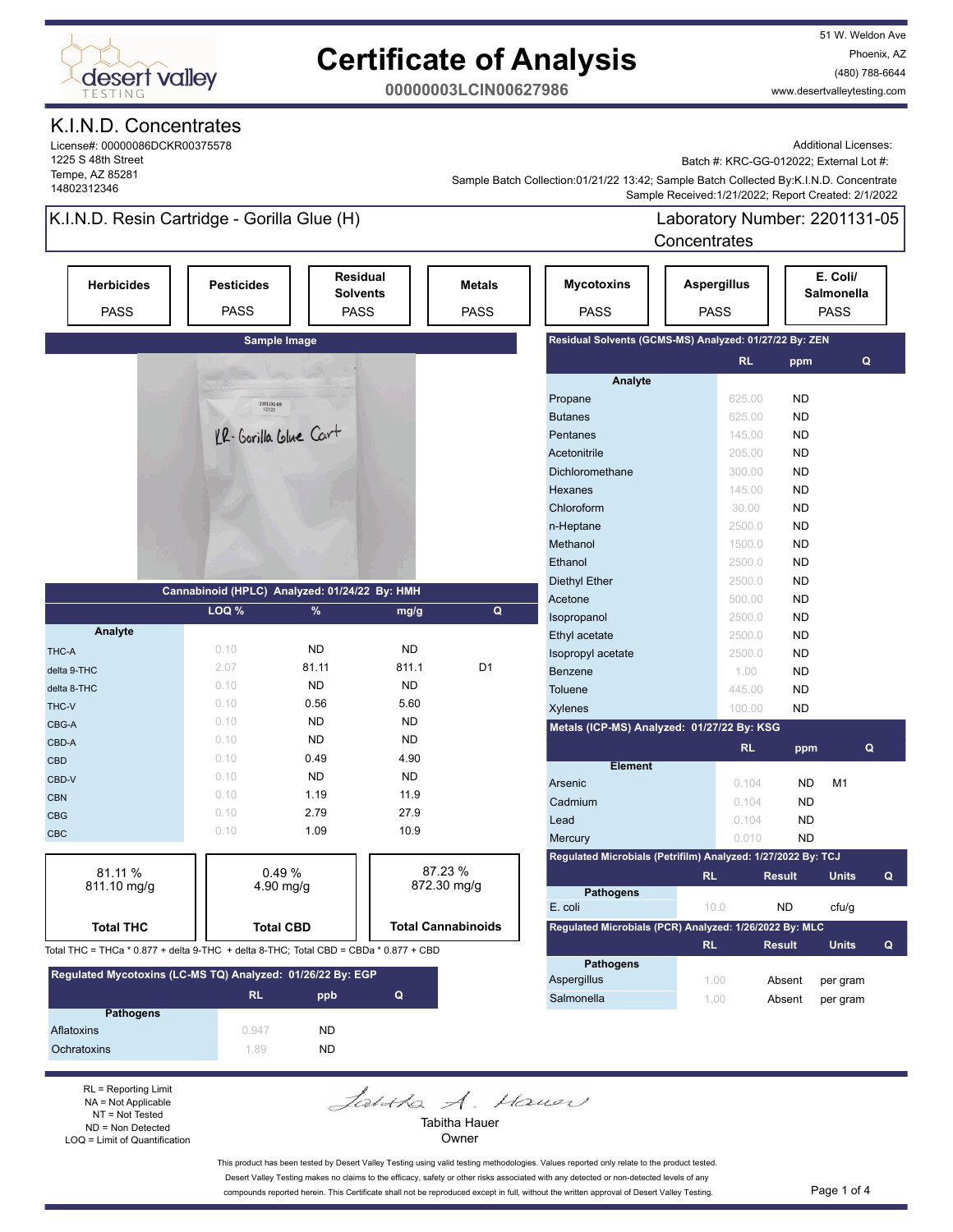

## **Certificate of Analysis**

51 W. Weldon Ave Phoenix, AZ (480) 788-6644 www.desertvalleytesting.com

**00000003LCIN00627986**

#### K.I.N.D. Concentrates

License#: 00000086DCKR00375578 1225 S 48th Street Tempe, AZ 85281 14802312346

Additional Licenses:

Batch #: KRC-GG-012022; External Lot #:

Laboratory Number: 2201131-05

 Sample Received:1/21/2022; Report Created: 2/1/2022 Sample Batch Collection:01/21/22 13:42; Sample Batch Collected By:K.I.N.D. Concentrate

**Concentrates** 

#### K.I.N.D. Resin Cartridge - Gorilla Glue (H)

**Analyte Analyte RL ppm RL ppm Pesticides (LC-MS TQ) Analyzed: 01/25/22 By: LEH Q Q** Acephate 0.189 ND Acequinocyl 0.947 ND L1, V1 Acetamiprid 0.095 ND Aldicarb 0.189 ND Azoxystrobin 0.095 ND Bifenthrin 0.095 ND L1, V1 Boscalid 0.189 ND Carbaryl 0.095 ND Carbofuran 0.095 ND Chlorpyrifos 0.095 ND **Diazinon 0.095 ND Dimethoate 0.095 ND**  Ethoprophos 0.095 ND Etofenprox 0.189 ND Etoxazole 0.095 ND Fenoxycarb 0.095 ND Fenpyroximate E 0.189 ND L1, V1 Flonicamid 0.473 ND L1, V1 Fludioxonil 0.189 ND Hexythiazox 0.473 ND Imazalil 0.095 ND Imidacloprid 0.189 ND Kresoxim-methyl 0.189 ND Malathion 0.095 ND Metalaxyl 0.095 ND Methiocarb 0.095 ND Methomyl 0.189 ND Myclobutanil 0.095 ND **Naled 0.237 ND Oxamyl 0.473 ND**  Piperonyl butoxide 0.947 ND Propiconazole 0.189 ND Propoxure 0.095 ND Spiromesifen 0.095 ND Spirotetramat 0.095 ND Spiroxamine 0.189 ND Tebuconazole 0.189 ND Thiacloprid 0.095 ND Thiamethoxam 0.095 ND Trifloxystrobin 0.095 ND Abamectin **0.237 ND L1, V1 Bifenazate 10.095 ND** Chlorantraniliprole 0.095 ND Clofentezine 0.095 ND Cyfluthrin **Cyfluthrin 1986** 0.947 ND L1, V1 Cypermethrin 0.473 ND V1 Daminozide 0.473 ND L1, V1 DDVP (Dichlorvos) 0.047 ND V1 Fipronil 0.189 ND Paclobutrazol 0.189 ND Permethrins 0.095 ND L1, V1 Phosmet 0.095 ND Prallethrin 0.095 ND V1 Pyrethrins 0.473 ND L1, V1 Pyridaben 1980 0.095 ND Spinosad 1980 0.095 ND L1 Chlorfenapyr 0.947 ND

#### **Herbicides (LC-MS TQ) Analyzed: 01/26/22 By: LEH**

**Q**

### **RL ppm**

**Analyte**

Pendimethalin 0.047 ND L1

RL = Reporting Limit NA = Not Applicable NT = Not Tested ND = Non Detected LOQ = Limit of Quantification

Jantha A. Hauer

Tabitha Hauer **Owner** 

This product has been tested by Desert Valley Testing using valid testing methodologies. Values reported only relate to the product tested. Desert Valley Testing makes no claims to the efficacy, safety or other risks associated with any detected or non-detected levels of any compounds reported herein. This Certificate shall not be reproduced except in full, without the written approval of Desert Valley Testing. Page 2 of 4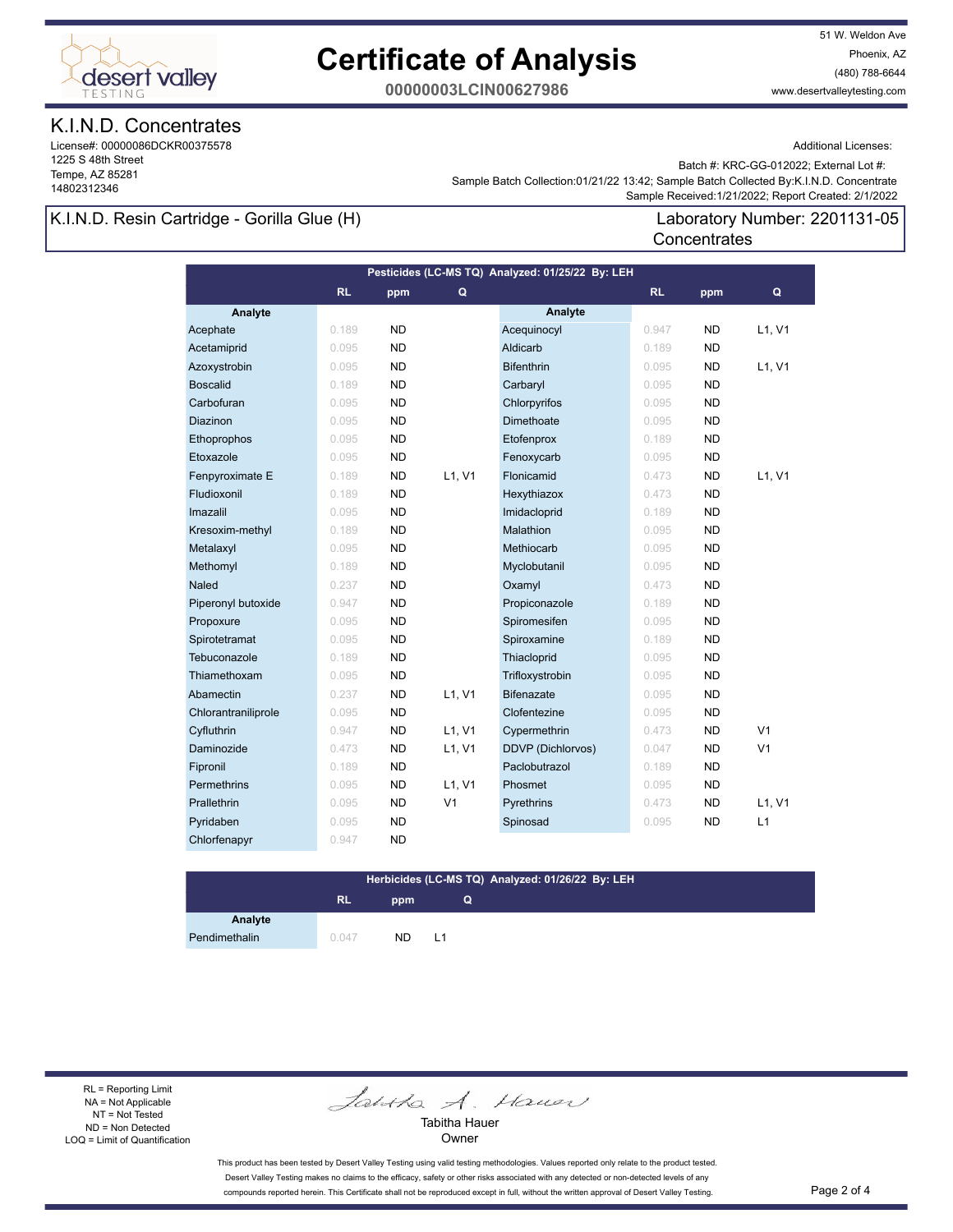

## **Certificate of Analysis**

51 W. Weldon Ave Phoenix, AZ (480) 788-6644 www.desertvalleytesting.com

**00000003LCIN00627986**

#### K.I.N.D. Concentrates

License#: 00000086DCKR00375578 1225 S 48th Street Tempe, AZ 85281

Additional Licenses:

Batch #: KRC-GG-012022; External Lot #:

Laboratory Number: 2201131-05

Sample Battri Collection.orizinzzi istaz, Sample Battri Collection (State Collection 2012)<br>Sample Received:1/21/2022; Report Created: 2/1/2022 Sample Batch Collection:01/21/22 13:42; Sample Batch Collected By:K.I.N.D. Concentrate

**Concentrates** 

#### K.I.N.D. Resin Cartridge - Gorilla Glue (H)

| <b>RL</b> | <b>Result</b> | <b>Units</b> | Q |
|-----------|---------------|--------------|---|
|           |               |              |   |
|           |               |              |   |
| NT        | NT            | ctu/g        |   |
| NT        | NT            | cfu/g        |   |
| NT        | NΤ            | cfu/q        |   |
| NT        | NT            | ctu/g        |   |
| NT        | NT            | cfu/g        |   |
|           |               |              |   |

| Water Activity (Moisture Reacter) Analyzed: By: |    |           |   |  |  |
|-------------------------------------------------|----|-----------|---|--|--|
|                                                 |    | <b>AW</b> | Q |  |  |
| Compound                                        |    |           |   |  |  |
| <b>Water Activity</b>                           |    | NT        |   |  |  |
| Moisture (Drying Oven) Analyzed: By:            |    |           |   |  |  |
|                                                 |    | $\%$      | Q |  |  |
| Compound                                        |    |           |   |  |  |
| <b>Percent Moisture</b>                         | NT | NT        |   |  |  |
| pH Test (HannHI11310) Analyzed: By:             |    |           |   |  |  |
|                                                 |    | <b>NA</b> | Q |  |  |
| Compound                                        |    |           |   |  |  |
| рH                                              |    | NT        |   |  |  |

|                             | Terpenes (GCMS-MS) Analyzed: | By:           |   |
|-----------------------------|------------------------------|---------------|---|
|                             | mg/g                         | $\frac{9}{6}$ | Q |
| Compound                    |                              |               |   |
| alpha-Bisabolol             | NT                           | <b>NT</b>     |   |
| (-)-Borneol and (+)-Borneol | NT                           | <b>NT</b>     |   |
| Camphene                    | NΤ                           | NT            |   |
| Camphor                     | <b>NT</b>                    | <b>NT</b>     |   |
| beta-Caryophyllene          | <b>NT</b>                    | <b>NT</b>     |   |
| trans-Caryophyllene         | NT                           | <b>NT</b>     |   |
| Caryophyllene Oxide         | NT                           | <b>NT</b>     |   |
| alpha-Cedrene               | ΝT                           | <b>NT</b>     |   |
| Cedrol                      | NΤ                           | NT            |   |
| Endo-fenchyl Alcohol        | <b>NT</b>                    | <b>NT</b>     |   |
| Eucalyptol                  | NT                           | <b>NT</b>     |   |
| Fenchone                    | NT                           | <b>NT</b>     |   |
| Geraniol                    | NΤ                           | <b>NT</b>     |   |
| Geranyl acetate             | NΤ                           | <b>NT</b>     |   |
| Guaiol                      | NΤ                           | <b>NT</b>     |   |
| Hexahydrothymol             | NT                           | <b>NT</b>     |   |
| alpha-Humulene              | NT                           | <b>NT</b>     |   |
| Isoborneol                  | NT                           | <b>NT</b>     |   |
| Isopulegol                  | NΤ                           | <b>NT</b>     |   |
| Limonene                    | ΝT                           | ΝT            |   |
| Linalool                    | ΝT                           | ΝT            |   |
| p-Mentha-1,5-diene          | NT                           | <b>NT</b>     |   |
| beta-Myrcene                | NT                           | <b>NT</b>     |   |
| trans-Nerolidol             | NT                           | <b>NT</b>     |   |
| Ocimene                     | NΤ                           | <b>NT</b>     |   |
| alpha-Pinene                | NΤ                           | NT            |   |
| beta-Pinene                 | NT                           | NT            |   |
| Pulegone                    | <b>NT</b>                    | <b>NT</b>     |   |
| Sabinene                    | NT                           | <b>NT</b>     |   |
| Sabinene Hydrate            | NT                           | <b>NT</b>     |   |
| gamma-Terpinene             | NΤ                           | <b>NT</b>     |   |
| alpha-Terpinene             | NΤ                           | <b>NT</b>     |   |
| 3-Carene                    | ΝT                           | <b>NT</b>     |   |
| <b>Terpineol</b>            | <b>NT</b>                    | <b>NT</b>     |   |
| Terpinolene                 | NT                           | <b>NT</b>     |   |
| Valencene                   | NT                           | <b>NT</b>     |   |
| <b>Nerol</b>                | ΝT                           | <b>NT</b>     |   |
| cis-Nerolidol               | NΤ                           | NΤ            |   |
| <b>Total Terpenes</b>       | NΤ                           | <b>NT</b>     |   |
|                             |                              |               |   |

#### RL = Reporting Limit NA = Not Applicable NT = Not Tested ND = Non Detected LOQ = Limit of Quantification

Jantha A. Hauer

Tabitha Hauer Owner

This product has been tested by Desert Valley Testing using valid testing methodologies. Values reported only relate to the product tested. Desert Valley Testing makes no claims to the efficacy, safety or other risks associated with any detected or non-detected levels of any compounds reported herein. This Certificate shall not be reproduced except in full, without the written approval of Desert Valley Testing. Page 3 of 4